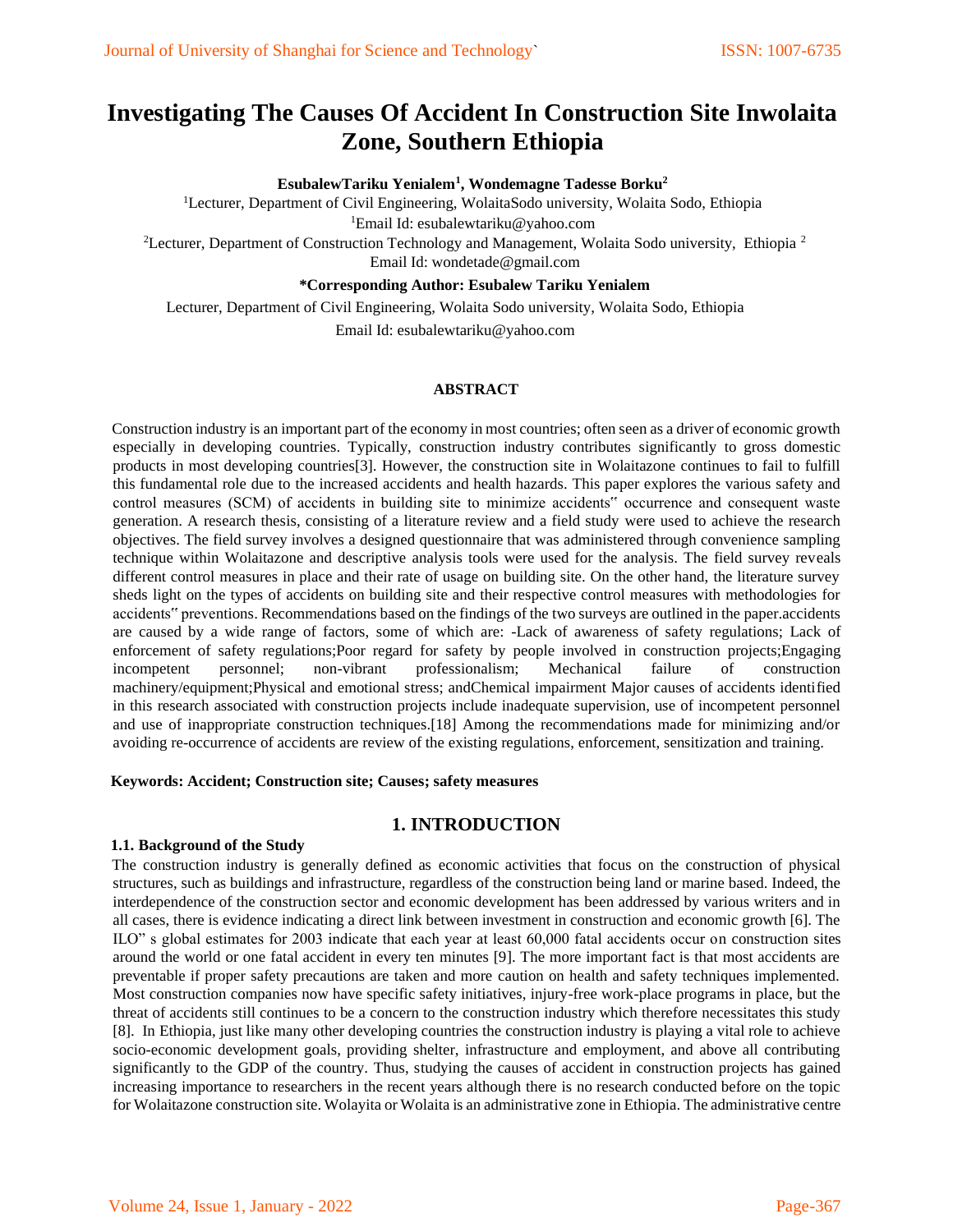of Wolayita is Sodo. Other major towns are Areka, Boditi, Tebela, Bele, Gesuba, Gununo, Bedessa and Dimtu. Wolayita has 358 kilometres of all-weather roads and 425 kilometres of dryweather roads, for an average road density of 187 kilometres per 1000 square kilometres. Its highest point is Mount Damota (2738 meters).

#### **1.2. Statement of the Problem**

Construction industry is one of the most hazardous industries in the universe because of its unique nature. The construction projects are experiencing so many risks, uncertainties, complexities due to frequently happened accident in construction project [7]. Most of the developed countries trying to reduce the horrific damage and losses from construction accident by preventing eliminate and bypass the possible accident in construction projects [4]. But the developing countries are the extreme victim of construction accident because they have no strict regulation on construction safety and authorities and employee both don"t aware of construction safety issue.Wolaitazone has one of the most accident-prone construction industries among all the developing countries of the world. Wolaitazone construction site experience more death, injury, physical damage of properties[17], risks and complexity than other countries in the world due to the horrific figure of occurring accident and its fatality rate. In wolaitazone construction project. High officials from wolaita zone said "accident in construction site is the topmost serious issue for wolaitazone construction. It is considered as the main barrier of innovation and development of construction industry in wolaitazone. It brings so many complexities in many ways. It is bad; it is really bad for wolaitazone construction site". Construction accidents is the mother of others many problems and complexities in construction project. Failure of adoption and assurance of construction safety against accident in construction project have various affected the project negatively. It is the main cause of project delay, affecting the quality of construction work, decreasing the labor productivity, cost overrun of the, arising dispute between stakeholders, affecting the psychology of worker negatively. Experts said that in wolaita zone there are 80% construction project experience injuries and death from accidents.[10] The consequences of these accidents go far beyond the particular construction project. Today, it is a basic right of every worker to work a safe and accident-free workplace. For this, at first it is necessary to find out the reason behind construction accident in wolaitazone. To assist the authority and to improve the accident scenario, the main purpose of this study is to investigate, identify and analyze the causes of accident in construction project in wolaitazone. This study may help the authorities and project executives to know and understand about the causes of accident in construction project in wolaitazone. It will also offer some suggestions which can play a vital role to decrease the accident rate and assist the stakeholders to complete construction project successfully with current flow.[11]

#### **1.3 Objective**

#### **1.3.1 General objective**

The overall objective of the study was to investigate the Causes of Accidents in the Construction site in wolaitazone. **1.3.2 Specific objective** 

- To identify accidents in construction site in wolaitazone.
- To classify the major causes of accidents in construction site
- To develop an appropriate program/guideline for safety in the construction process.

#### **1.4. Research questions**

The following research questions were formulated to further examine the causes of accidents in construction site in Wolaitazono:

- What types of different accidents in construction site exist?
- How can to classify the major causes of accidents in construction site in Wolaita zone?
- How can to develop an appropriate program/guideline for safety in the construction process.

## **2. REVIEW OF LITERATURES**

#### **2.1. Accidents**

Accidents are unplanned or unforeseen occurrences that result in injuries, and cause unexpected damages. These accidents are, however, unavoidable in the industry and remain the main disadvantage in the construction industry. According to Chong & Low, the inherent hazards and the nature of the activities of the construction industry contribute to occupational injuries. Furthermore, Chong & Low also emphasized that there are three types of hazards which need to be recognized and controlled in all industries, especially in the construction industry: chemical, physical and biological [2]**.**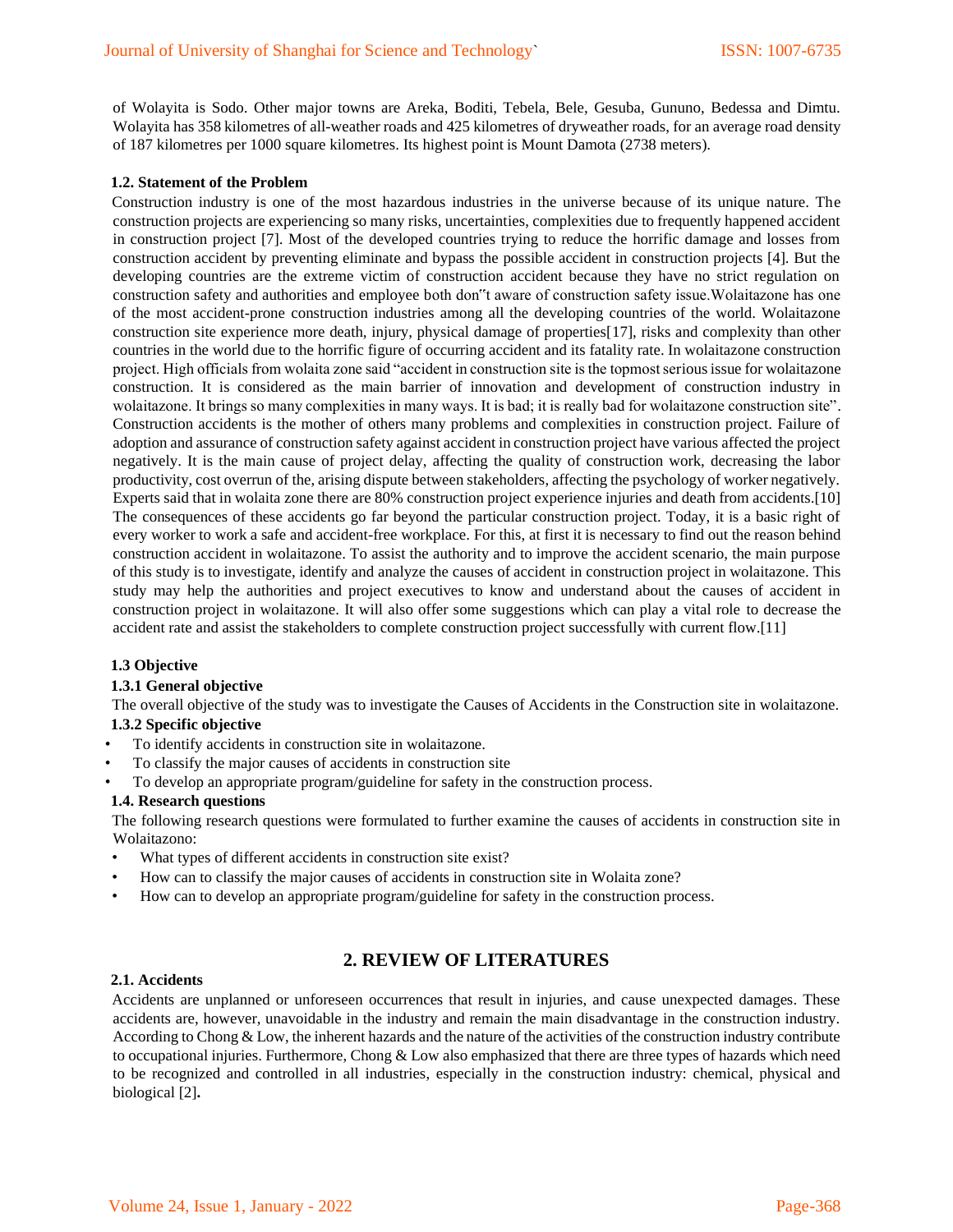## **2.2 Types of accidents**

#### **Slips and falls**

Accidents due to Slip & Fall (due to tripping, slipping, or sitting, fall from equipment, jumps to lower level) are the most common accidents causes in construction projects. Authors investigated the accidents due to fall from a higher level, Falls, slips, falls to lower level, fall from collapsing structure or equipment, fall through surface or existing opening, leaps to bring down level, the conversation of referenced mishaps" reasons demonstrated that China development organizations have encountered a bigger number of Accidents in their projects than United States and South Korea development organizations [13].

#### **Machinery**

Machinery related accidents are very common accidents in construction industry. Authors investigated accidents due to vehicles, machines and loss of control of machines.

### **Laboure**

Accidents due to Laboure issues are the most common accidents issues in construction industry around the world.Authors reported the different causes of accidents due to lack of training. They focused on Chinese Construction Accidents of completed projects. These projects were initiated by Application of Accidents Analysis methods by Chinese Construction Accidents. Authors investigated the accidents due to lack of technical work staff training, poor site management, recruitment of older worker in construction Industry, which can cause and can affect execution plan of construction project. The major causes of construction accidents were identified and ranked accordingly. The proposed method was used for the maintenance and rehabilitation of streets and entrances to neighborhoods [2]. **Equipment** 

Accidents due to Faulty equipment, Misplacing objects, Defective machinery onsite and Defective forklift are known as Equipment Related Accidents that cause the projects failure.[8].

#### **Team Issues**

Lack of team work training, inadequate construction planning and scheduling, Supervisory faults, Lack of knowledge/skills of job are the team issues which cause accidents in a construction project. While site management of a construction contract cannot control the Accidents, they should anticipate the possibility of adverse accidents and address it in their contracts. Team issues accidents can impact on construction projects.[Haslam].[18]

#### **Scaffolding/Ladder**

Accidents due to improper use of Scaffolding & Ladders are very common in construction Industry. These accident are caused due to Scaffolding not properly installed, or may be inappropriate use of ladders and hoists, due to collapse of scaffold leading to damages of adjacent property and mostly due to loose bonding of scaffolding[3].

#### **Site Condition**

Site conditions issues vary from project to project. Accidents due to site unforeseen conditions are caused due to site management, less safety methods and project related effects on site conditions (e.g. wet slippery floors, Unstable stacking of materials, Poor storage combustible materials)[1].

#### **2.3 Causes of Accident [2]**

Common causes of construction site accidents include:

- Lack of fall protection for workers on elevated structures
- Lack of protection for people on the ground from falling objects
- Tripping hazards from construction materials and debris
- Missing guards or protections on power tools
- Unsafe equipment
- Lack of safety precautions when working near power lines
- Lack of protection for workers in trenches
- Unsafe property conditions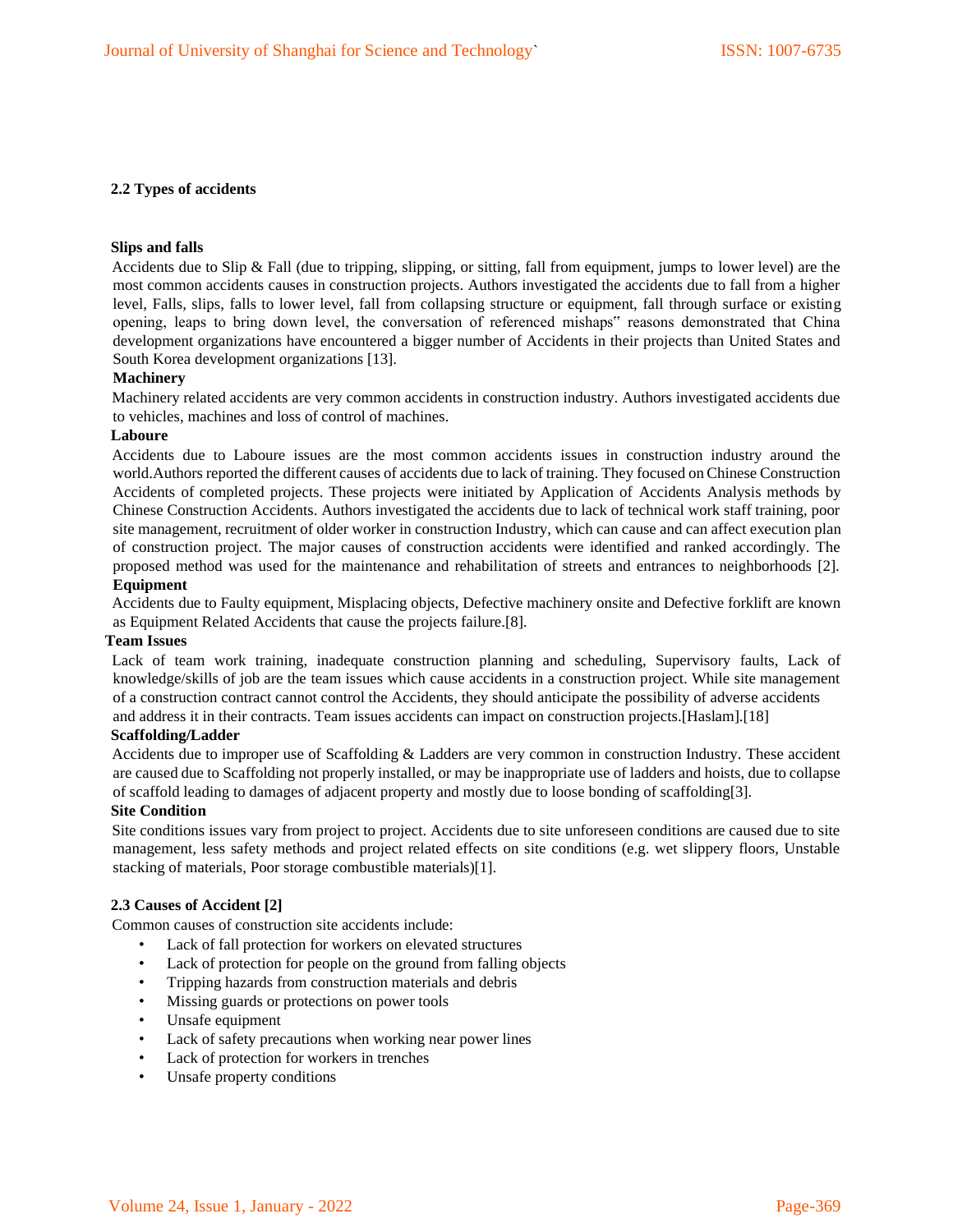## **2.4 Effects of Accident [2]**

- Suffering to individual
- Hardship to the individual
- **Fatality**
- Minor injury
- Disabling injury
- Possible loss of earning the ability
- Production delay
- Increment in insurance premium
- Legal expenses
- Time lost by the employee
- Reduced quality
- Time spent in training a temporary or permanent replacement
- Legal liability
- Failure to safeguard employee being a criminal offense leading to prosecution

## **3. RESEARCH METHODOLOGY**

## **3.1 General**

The study area is wolaitazone which is located in southern parts of Ethiopia. Wolaita zone is the capital city of wolaita zone which is one of zone of South Nation and Nationalities People Region. [14]

## **3.2. Method of Data Collection**

In order to meet the objectives of the study, a concise method of data collection has to be devised and implemented to get a reasonable quality output. We used two methods of data collection; those are:

- The primary data: Consists of study and questionnaire on causes of accident in construction site and its safety measures.
- The secondary data: Literature review on many related issues from the different published and unpublished sources will be collected to get enough information on such related issues and from internet and referring other related documents.[16]

## **3.3 The Research Questionnaire Design**

The questionnaire design was based on a combination of an extensive review of literature dealing with the causes of accidents in construction site and its safety measures. [19]

The questionnaire, which was accompanied by a cover letter, consisted of three parts. The questionnaire was a mix of structured (closed) and unstructured (open) type of questions.

## **3.4 Rationale of the Research Questionnaire**

A questionnaire consisted of three sections are prepared to investigate causes of accident in construction site on wolaitazone. The questionnaire is designed to extract information based on the actual practice in the projects rather than opinion based.

The first section contained questions to evaluate the judgment of the acting superintendent on the projects based on his experience on building construction projects.

Section two contained questions which are designed to extract information about the selected building projects, which includes the stakeholders of the project, the total project duration and cost, geometry of the building, etc. It will provide detail information on safety application and operation of accident on construction site.[15]

**3.5 Respondent's work position and Experience** Distribution of respondent"s work position on the projects, years of experience in the construction industry and no building projects they have worked in the past are illustrated on table 5 below.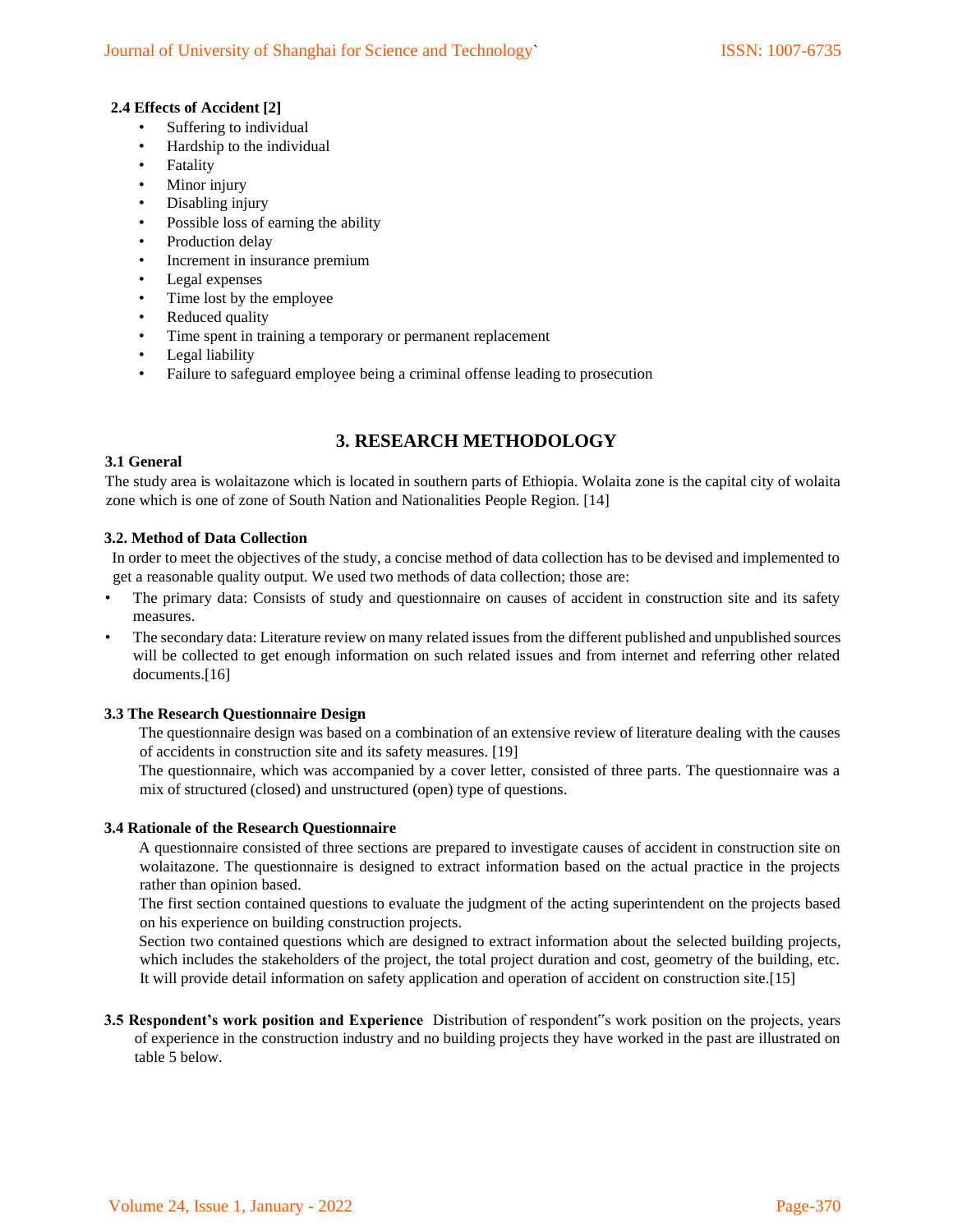| Respondents work Position & Experience | response distribution |        |
|----------------------------------------|-----------------------|--------|
|                                        | Frequency             | $\%$   |
| job title                              |                       |        |
| Contractor                             | 8                     | $28\,$ |
| Consultant                             | 7                     | 32     |
| Workers                                | 10                    | 40     |
| Total                                  | 25                    |        |
| experience                             |                       |        |
| $0-3$ yr                               | 5                     | $20\,$ |
| $4-6$ yr                               | $\overline{7}$        | $28\,$ |
| 7-10 yr                                | 8                     | $32\,$ |
| $>10~\rm{yr}$                          | 5                     | $20\,$ |
| Total                                  | 25                    |        |
| worked projects                        |                       |        |
| $0 - 4$                                | $\sqrt{6}$            | $24\,$ |
| $5 - 7$                                | $8\,$                 | 32     |
| $8 - 10$                               | $\sqrt{6}$            | $24\,$ |
| $>10$                                  | 5                     | $20\,$ |
| Total                                  | 25                    |        |

## **Table 1 Respondent's work position and Experience**

## **4. RESULTS AND DISCUSSION**

## **4.1 Causes of Accident**

We investigated causes of accident in construction site in wolaitazone, categorized by relating it to 11 major group, and watch by detail.

| n <sub>0</sub> | relating                  | causes of accident                              | Rank           |
|----------------|---------------------------|-------------------------------------------------|----------------|
|                | project related           | Poor Planning/scheduling of project             | 3              |
|                |                           | Very tight project schedule                     | 2              |
|                |                           | Type and nature of project                      |                |
|                |                           | Social and communal involvement of project      | 4              |
|                | site condition<br>related | Project site conditions                         | 3              |
|                |                           | Project site layout/space                       | 4              |
|                |                           | Project working environment                     | 2              |
|                |                           | Poor housekeeping                               |                |
| 3              |                           | Design is not constructible                     | 3              |
|                |                           | Incomplete and inconsistency of design document | 4              |
|                | design related            | Safety is not considered when design            | $\mathfrak{D}$ |
|                |                           | Lack of safety eliminating/avoiding design      |                |
|                | material related          | Lack of protection in material storage          |                |
|                |                           | Working with toxic/ hazardous materials         | 3              |
|                |                           | Hazard during transportation                    | 2              |

## **Table 2 Causes of Accident**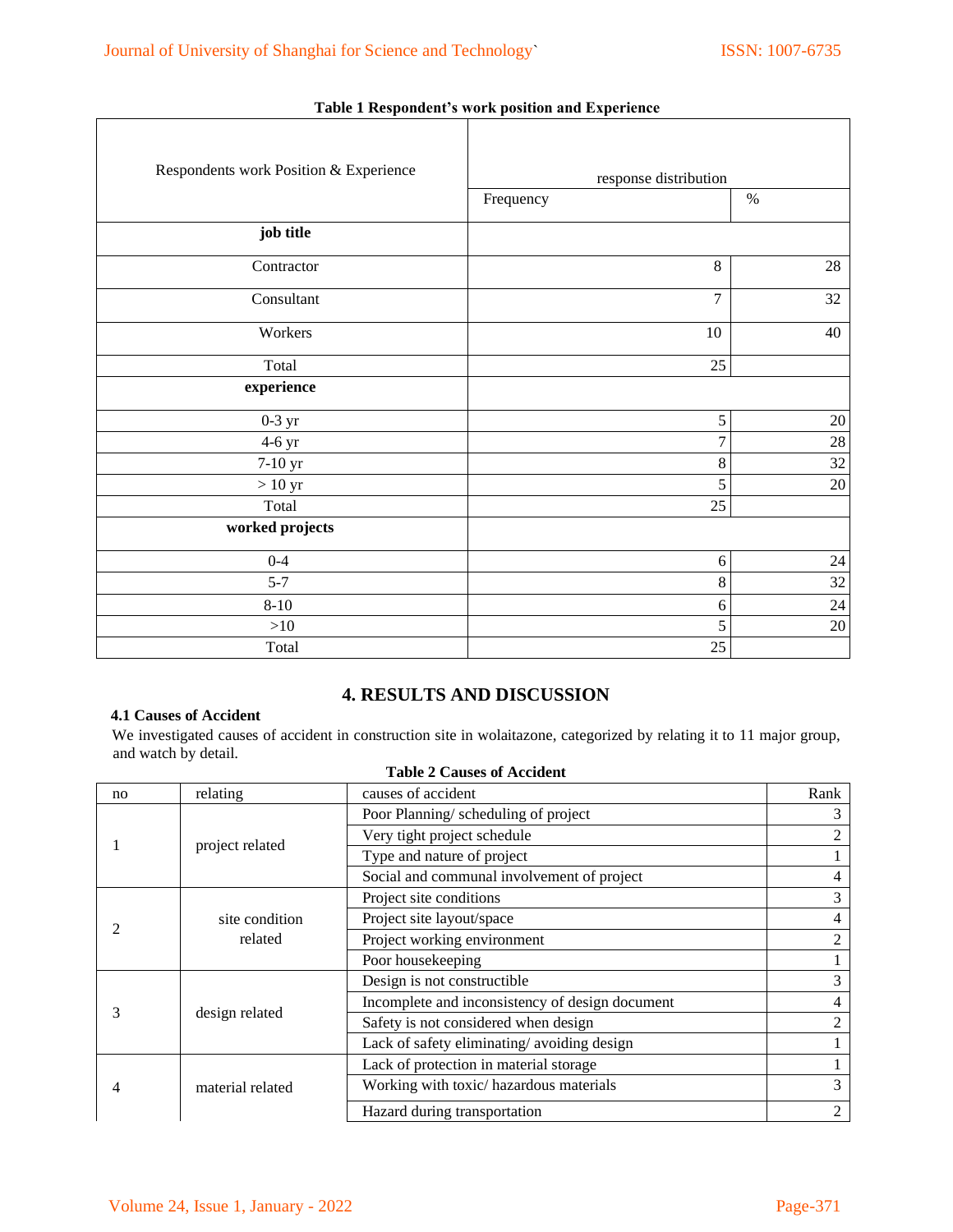|                    |                     | Lack of knowledge about construction materials | $\overline{4}$   |
|--------------------|---------------------|------------------------------------------------|------------------|
|                    |                     | Cost overrun reduce the safety cost            | $\overline{3}$   |
| 5                  | cost & time related | Schedule delays and rework in project          | $\overline{c}$   |
|                    |                     | Short time assign to worker                    | $\mathbf{1}$     |
|                    |                     | Lack of Management/ leadership skills          | 3                |
|                    |                     | Lack of knowledge and experience               | 5                |
| 6                  | consultant related  | Unaware of construction safety                 | $\boldsymbol{2}$ |
|                    |                     | irregular investigation                        | $\mathbf{1}$     |
|                    |                     | No interest to change the safety culture       | $\overline{4}$   |
|                    |                     | Inaccurate or incomplete schedule              | 4                |
|                    |                     | Unaware of safety related issue                | $\mathbf{1}$     |
| 7                  | contractor related  | Unwilling to spend safety related cost         | $\overline{c}$   |
|                    |                     | Lack of skill and experience of site staff     | $\overline{5}$   |
|                    |                     | Violating ethiopialabour law                   | 3                |
|                    |                     | Lack of collaboration among labours            | 5                |
| 8                  | workers related     | Lack of personal protective equipment          | 1                |
|                    |                     | <b>Unskilled labours</b>                       | 3                |
|                    |                     | Poor of education of labourers                 | 6                |
|                    |                     | Lack of Expertise, knowledge or training       | $\overline{2}$   |
|                    |                     | Behaviour of worker                            | $\overline{4}$   |
|                    |                     | Unwilling to pay extra cost for safety         | 1                |
|                    |                     | Owner"s interference on schedule and process   | $\overline{4}$   |
| 9                  | owners related      | Owner"s expectations variation                 | 5                |
|                    |                     | Lack of owner"s emphasis on safety             | $\overline{3}$   |
|                    |                     | owner"s late response (decision making)        | $\overline{c}$   |
|                    |                     | Unfit equipment                                | $\overline{2}$   |
|                    | $\&$<br>equipment   | Poor equipment maintenance                     | 5                |
| 10                 | tool related        | Unused of modern equipment                     | $\overline{4}$   |
|                    |                     | High cost of advanced equipment and tools      | 3                |
|                    |                     | Improper use of equipment                      | $\mathbf{1}$     |
|                    |                     | Unused of safety control system                | $\mathbf{1}$     |
| 11                 |                     | Unused of schedule system                      | $\overline{4}$   |
| technology related |                     | Unaware to advanced technology for safety      | $\overline{3}$   |
|                    |                     | Lack of innovation technology                  | $\overline{2}$   |

## **Table 3 Respondent Ideas on Causes of Accident**

| rank | causes of accident                          | responses | $\%$ |
|------|---------------------------------------------|-----------|------|
|      | Bad attitude to work Safety                 | 24        | 96   |
| 2    | Lack of Health & safety training of workers | 22        | 88   |
| 3    | Inadequate Equipment & Tools                | 21        | 84   |
| 4    | poor Working conditions and environment     | 20        | 80   |
| 5    | Tiredness of Workers                        | 18        | 72   |
| 6    | Lack of Communication                       | 16        | 64   |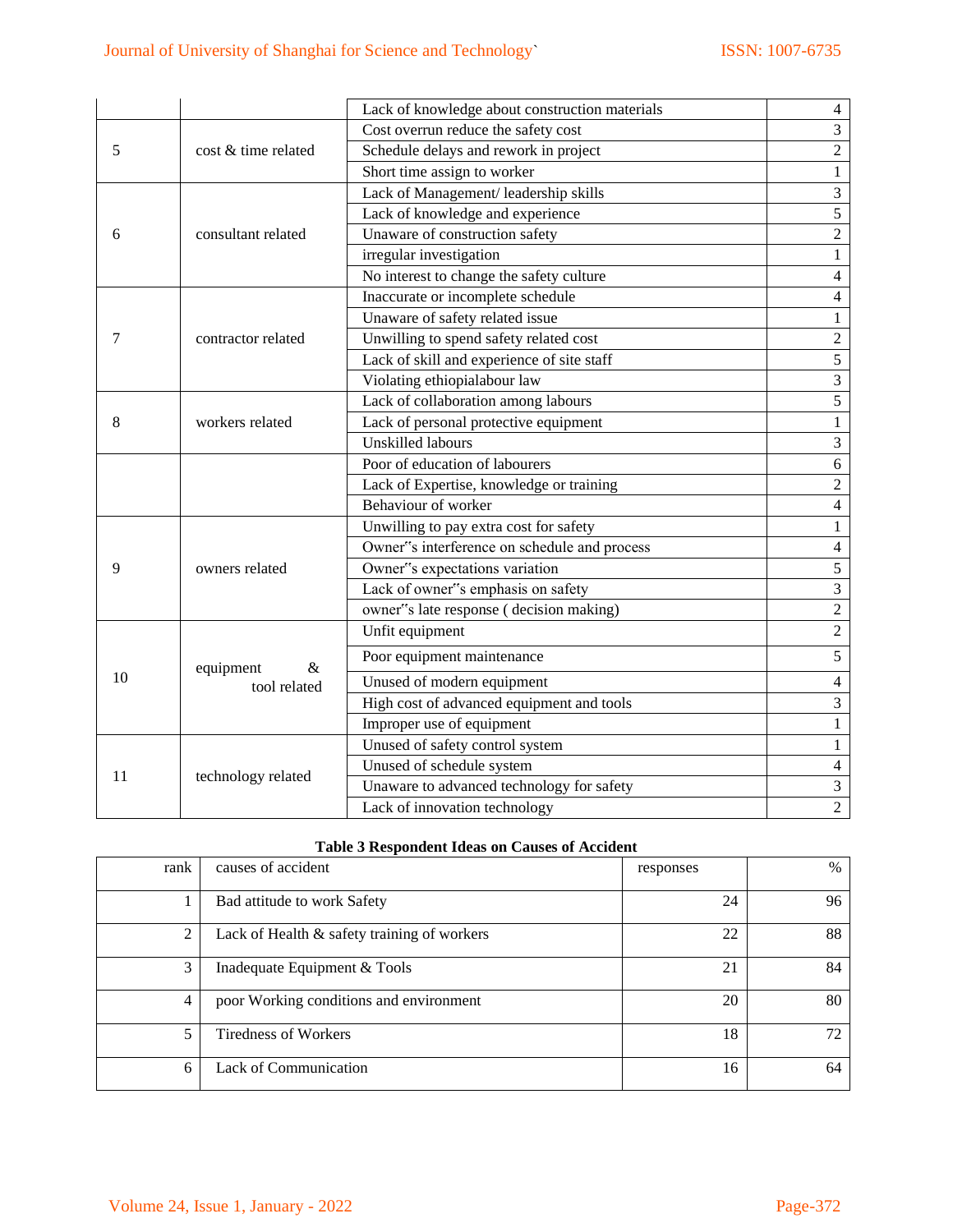| Lack of Appropriate Skills | ⊥ ~ | 60 |
|----------------------------|-----|----|
| Low level of Education     |     |    |

From the table 4 above we observe that 96% of respondent projected their ideas on the causes of accident is bad attitude to work safety, 88% said that it is lack of health and safety training of workers, and they said inadequate equipment and tools, poor working conditions and environment, tiredness of workers, and so on. [17]

#### **4.2 Remedial Measures**

- Falls from high height or scaffolding
- codes and standards in all construction sites
- Emphasis on the importance of health and safety training for staff
- Ensuring the different people with duties under the Health and Safety
- Employment Act are aware of their duties and what they need to do to fulfill those obligations
- Ensuring people working within a contracting environment are adequately
- protected Awareness of an increased risk of fatality when working over 3 meters in height
- Awareness about testing the structural integrity of permanent and temporary structures
- Awareness of correct use and maintenance of safety equipment designed to prevent falls When erecting a mobile tubular scaffold on an inclined floor
- suitable mats should be used to keep the scaffold in a level position

#### **Slips, trips, and falls**

- Create Good Housekeeping Practices
- Reduce Wet or Slippery Surfaces
- Avoid Creating Obstacles in Aisles and Walkways
- Create and Maintain Proper Lighting
- Wear Proper Shoes
- Control Individual Behavior
- Getting Caught In Between Objects or Materials
- Ensuring all safety measures is in place after any equipment or machinery has been overhauled.
- Avoiding misbehavior while at work.
- The wheels of machines or equipment should be wedged properly to prevent movement.
- Concentrating on the task at hand and the people around the work area.
- Avoid working with equipment or machines braced with jacks.
- Switching off equipment and machines before
- Being extra cautious while working with machines or equipment with gears, cables, straps, pulleys, or drive shafts.
- Escape route should be defined to avoid getting sandwiched between two objects.

#### **Fires and explosion**

- Provide access to firefighting equipment at all times, and regularly inspect firefighting equipment  $\Box$ Provide a water supply of sufficient volume, duration, and pressure to operate
- firefighting equipment
- Where underground water mains are to be provided, they must be installed and available for use as soon as practicable during the construction process, and if a building includes a sprinkler system, it must be installed as soon as possible
- There must be at least one fire extinguisher on every floor and enough fire extinguishers present that worker do not have to go more than 100 feet to retrieve one when needed (but sometime a hose may substitute)
- Fire walls and exit stairways shall be given construction priority over other jobs
- Fire alarm systems are required

#### **Machinery accidents**

- provide the correct type of work equipment which is suitable and safe for the job
- properly maintain and safety inspect work equipment
- provide proper training and information to any employee using equipment at work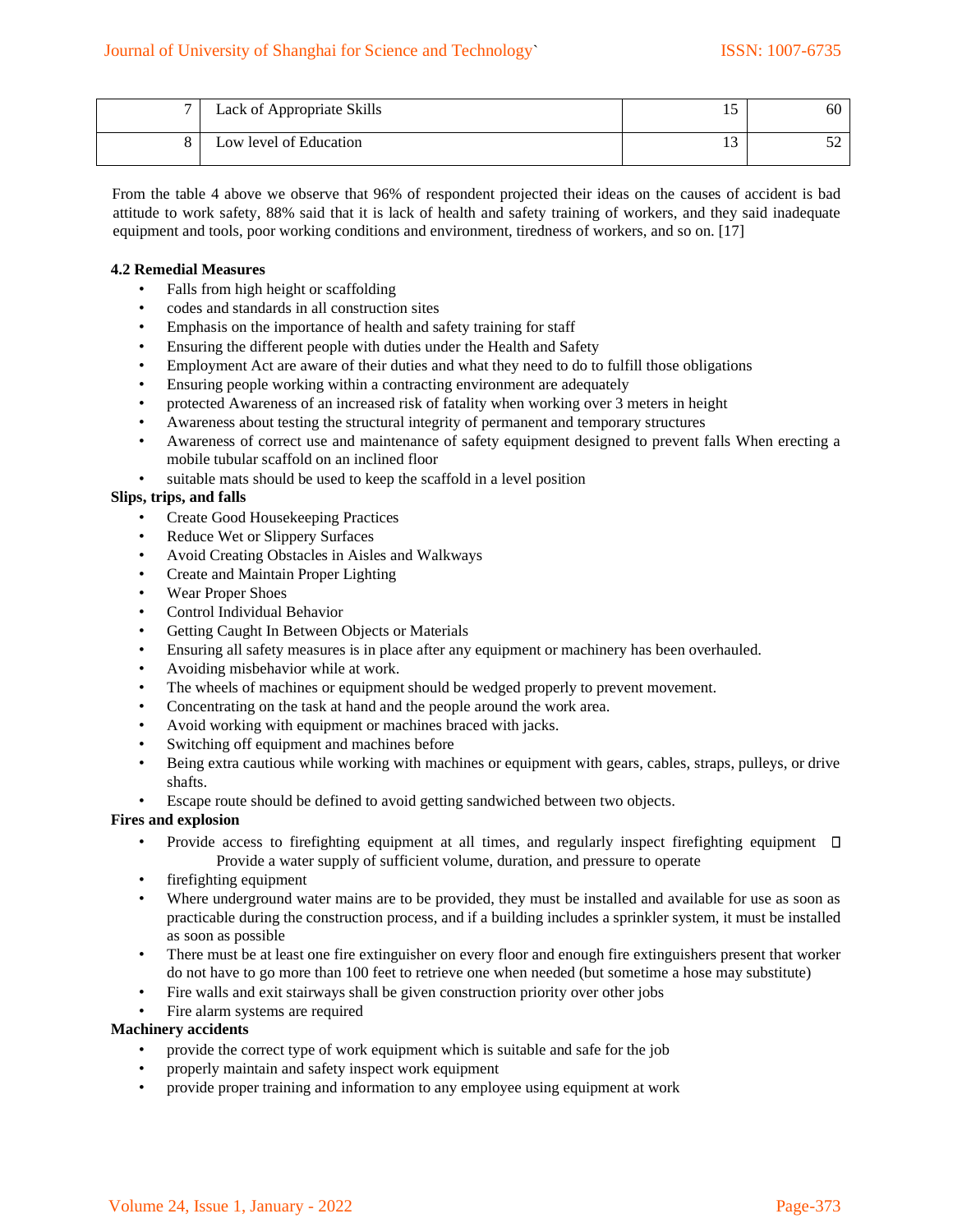• ensure that the work equipment is fitted with suitable safety features (for example emergency stop controls, guards, warning signs etc)

## **5. CONCLUSION**

Generally, the production of construction products is a risky, complex and lengthy process. Cost, time, quality and safety are important characteristic of every project. Adherence to safety requirements has led to increased exposure of workmen and the general public to risky situation at construction sites resulting in a high chance of occurrence of accidents. Accidents resulted direct physical injury to persons or damage to property, but also short- and long-term effects to the company. The aim of this study to know safety problems causes of accidents and injuries on construction site. The cause of accidents in the construction industry like workers" negligence, failure of workers to obey work procedures, work at high elevation, operating equipment without safety devices, poor site management, harsh work operation, low knowledge and skill level of workers, attitude about safety. All organizations and individuals involved in construction projects should be actively concerned with the safety of the workers performing the actual construction onsite. Establishing realistic, shared expectations about the safety role that each entity can play will reduce the current uncertainty within the design and construction community, allowing entities to better focus on the roles they can realistically assume. Ultimately, shared expectations will help prevent some accidents from occurring and improve the overall level of safety on construction sites.

#### **REFERENCES**

- [1] Miss.Smita .A. Bhole (2016) "Safety Problems and Injuries on Construction Site" Volume 2 Issue 4, July Aug 2016.
- [2] PanassayaPromsorn, ParichatSoponsakulrat (2015) "Identifying Root Causes of Construction Accidents" Vol. 2, Issue 1 (2015) ISSN 2349-1469 EISSN 2349-1477.
- [3] Abdul Rahim, Abdul Hamid (2008) "Causes Of Accidents At Construction Sites" Vol.2 20(2) : 242 259 (2008).
- [4]. T.Dėjus (2008) "Accidents On Construction Sites And Their Reasons" Vol.2 No. 03, pp[35-44]
- [5] D[r.A. Paulmakesh,](https://www.researchgate.net/scientific-contributions/A-Paulmakesh-2205228769) Dec 2021, "Analysis of uncertainty in a construction project" YMER journal, Vol 20,Issue 12, pg.no 324-332.
- [6] D[r.A. Paulmakesh,](https://www.researchgate.net/scientific-contributions/A-Paulmakesh-2205228769) Gizachew Markos Makebo April 2021, "Management of contracts for Durable structures" Innovations, Number 64,Pg 1044-1054
- [7]. RaymondKemei, Julius Nyerere (2016) "Occupational Accident Patterns and Prevention Measures in Construction Sites in Nairobi County Kenya" 2016; 4(5): 254-263 ISSN: 2330-8729 (Print); ISSN: 23308737.
- [8]. Ravi Patel, UrveshBarot, Keyur Shah (2013) " Accident On Construction Site: Identification &Mitigationa" vol.5 pp.231-125 ISSN : 2394-1766.
- [9] [Yimam Mohammed,](https://www.researchgate.net/scientific-contributions/Yimam-Mohammed-2205231723) [A. Paulmakesh,](https://www.researchgate.net/scientific-contributions/A-Paulmakesh-2205228769) [Bereket Admasu a](https://www.researchgate.net/scientific-contributions/Bereket-Admasu-2205277422)md [Saliha Shukri,](https://www.researchgate.net/scientific-contributions/Saliha-Shukri-2205252445) Oct 2021, "Relationship between California Bearing Ratio and Other Geotechnical Properties of Sub grade Soils", ICEPAE 202[1,Journal of](https://www.researchgate.net/journal/Journal-of-Physics-Conference-Series-1742-6596)  [Physics Conference Series,](https://www.researchgate.net/journal/Journal-of-Physics-Conference-Series-1742-6596) Vol 2040(1):012024, doi:10.1088/1742-596/2040/1/012029, pg.no 1-13.
- [10]. EduardoDiniz Fonseca, Francisco P.A. Lima , Francisco Duarte (2014) "From Construction Site To Design: The Different Accident Prevention Levels In The Building Industry" Safety Science 70 (2014) 406–418.
- [11]. W.A.Asanka and M. Ranasinghe (2015) "Study on the Impact of Accidents on Construction Projects" vol.4 pp. 28802288
- [12] StigWinge, EirikAlbrechtsen 2015 "Accident types and barrier failures in the construction industry", Safety Science, 105(1), pp.158-166.
- [13] StigWinge, EirikAlbrechtsena, BodilAamnesMostue, 2019 "Causal factors and connections in construction accidents" Safety Science, 112(1), pp.130-141.
- [14] Bozena Hola, Mariusz Szostakin, M. Tomasz Nowobilkiski, IwonaSzer, JacekSzer, 2017. "Methodology of analyzing the accident rate in the construction industry". Procedia Engineering, 172(3), pp.355-362.
- [15] Shakti Ganesh. G, Rajesh. M (2017), "A Study on Identification of Causes and Effects of Accidents in Constriction Industry- Indian Scenario", SSRG International Journal of Civil Engineering, Vol.4, pp. 42-48.